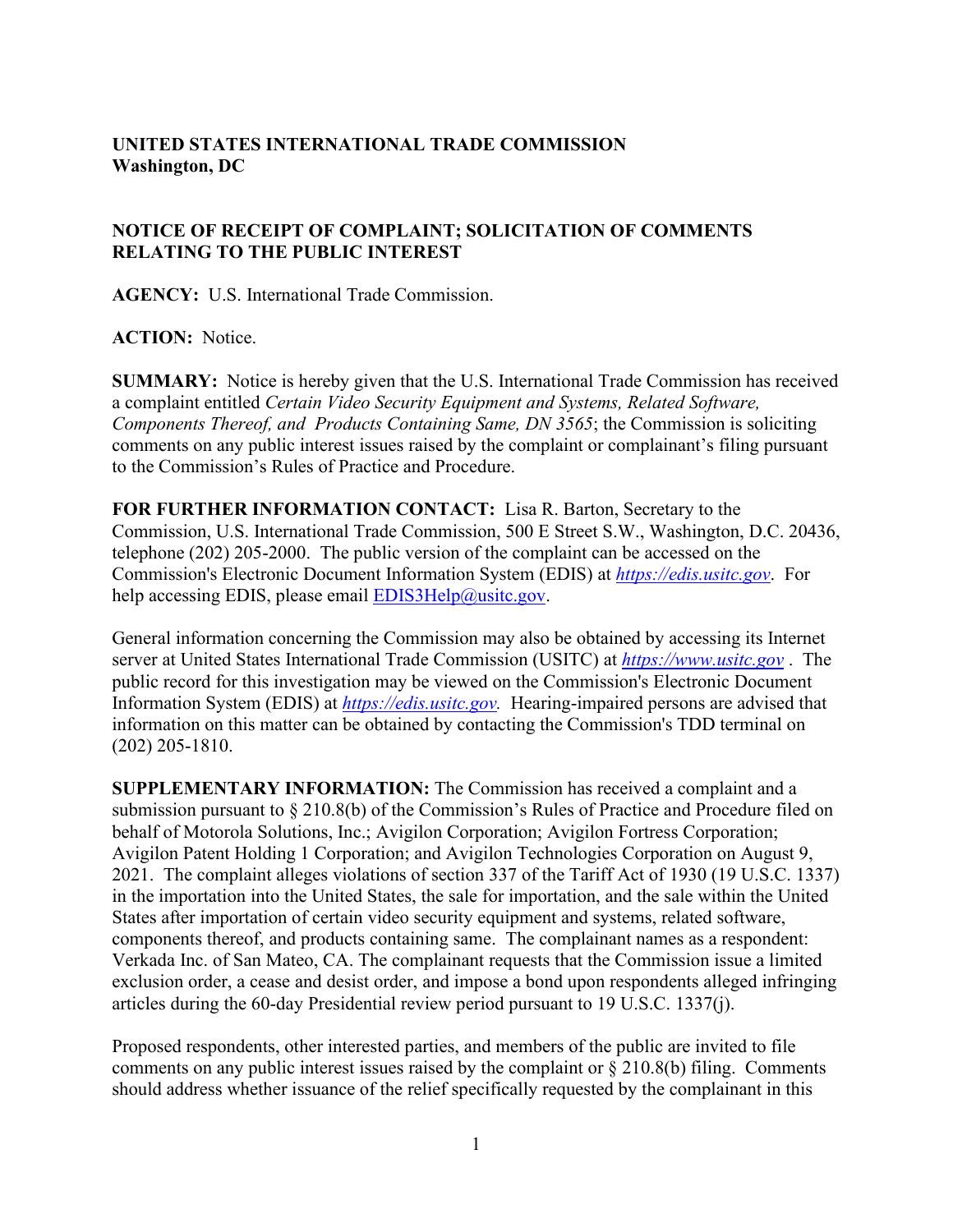investigation would affect the public health and welfare in the United States, competitive conditions in the United States economy, the production of like or directly competitive articles in the United States, or United States consumers.

In particular, the Commission is interested in comments that:

- (i) explain how the articles potentially subject to the requested remedial orders are used in the United States;
- (ii) identify any public health, safety, or welfare concerns in the United States relating to the requested remedial orders;
- (iii) identify like or directly competitive articles that complainant, its licensees, or third parties make in the United States which could replace the subject articles if they were to be excluded;
- (iv) indicate whether complainant, complainant's licensees, and/or third party suppliers have the capacity to replace the volume of articles potentially subject to the requested exclusion order and/or a cease and desist order within a commercially reasonable time; and
- (v) explain how the requested remedial orders would impact United States consumers.

Written submissions on the public interest must be filed no later than by close of business, eight calendar days after the date of publication of this notice in the Federal Register. There will be further opportunities for comment on the public interest after the issuance of any final initial determination in this investigation. Any written submissions on other issues must also be filed by no later than the close of business, eight calendar days after publication of this notice in the Federal Register. Complainant may file replies to any written submissions no later than three calendar days after the date on which any initial submissions were due. No other submissions will be accepted, unless requested by the Commission. Any submissions and replies filed in response to this Notice are limited to five (5) pages in length, inclusive of attachments.

Persons filing written submissions must file the original document electronically on or before the deadlines stated above. Submissions should refer to the docket number ("Docket No. 3565") in a prominent place on the cover page and/or the first page. (*See* Handbook for Electronic Filing Procedures, **Electronic Filing Procedures**<sup>[1](#page-1-0)</sup>). Please note the Secretary's Office will accept only electronic filings during this time. Filings must be made through the Commission's Electronic Document Information System (EDIS, *[https://edis.usitc.gov](https://edis.usitc.gov/)*.) No in-person paper-based filings or paper copies of any electronic filings will be accepted until further notice. Persons with questions regarding filing should contact the Secretary at  $EDIS3Help@usitc.gov$ .

<span id="page-1-0"></span><sup>1</sup> Handbook for Electronic Filing Procedures: *[https://www.usitc.gov/documents/handbook\\_on\\_filing\\_procedures.pdf](https://www.usitc.gov/documents/handbook_on_filing_procedures.pdf)*